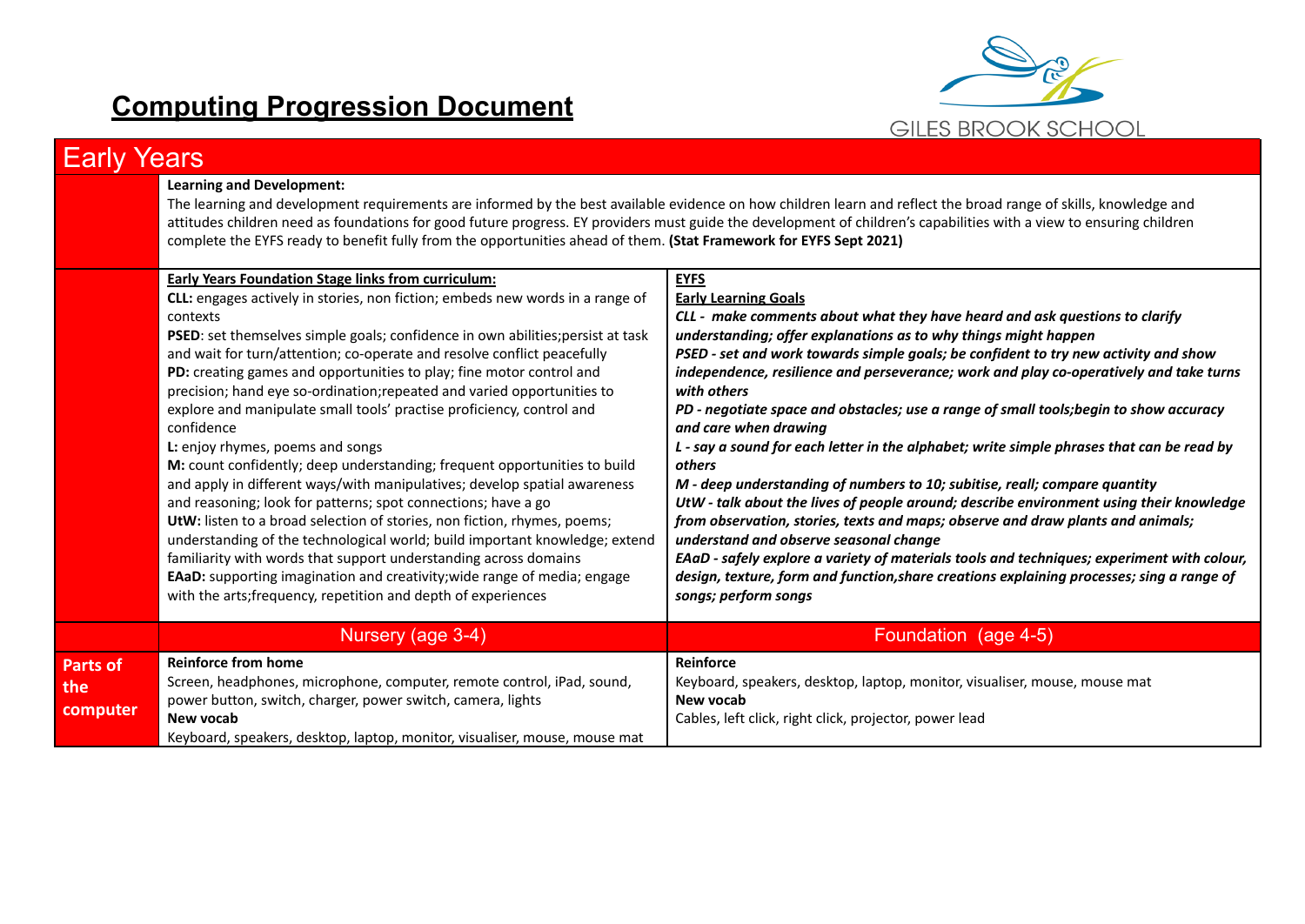| <b>Early Years</b> |                                               |                                     |                                                                                                                                                                                                                                                  |  |
|--------------------|-----------------------------------------------|-------------------------------------|--------------------------------------------------------------------------------------------------------------------------------------------------------------------------------------------------------------------------------------------------|--|
| <b>Nursery</b>     | Personal, Social and Emotional<br>Development |                                     | • Increasingly follow rules, understanding why they are important.                                                                                                                                                                               |  |
|                    | <b>Physical Development</b>                   |                                     | • Match their developing physical skills to tasks and activities in the setting.                                                                                                                                                                 |  |
|                    | Understanding the World                       |                                     | • Explore how things work.                                                                                                                                                                                                                       |  |
| <b>Reception</b>   | Personal, Social and Emotional<br>Development |                                     | • Show resilience and perseverance in the face of a challenge.                                                                                                                                                                                   |  |
|                    | <b>Physical Development</b>                   |                                     | . Develop their small motor skills so that they can use a range of tools competently, safely and confidently.<br>• Know and talk about the different factors that support their overall health and wellbeing:-sensible amounts of 'screen time'. |  |
|                    | <b>Expressive Arts and Design</b>             |                                     | • Explore, use and refine a variety of artistic effects to express<br>their ideas and feelings.                                                                                                                                                  |  |
| <b>ELG</b>         | Social<br>and Emotional                       | Development<br><b>Managing Self</b> | . Be confident to try new activities and show independence, resilience and perseverance in the face of challenge.<br>• Explain the reasons for rules, know right from wrong and try to behave accordingly.                                       |  |
|                    | <b>Expressive Arts</b><br>and Design          | Creating<br>with Materials          | • Safely use and explore a variety of materials, tools and techniques, experimenting with colour, design, texture, form<br>and function.                                                                                                         |  |

| <b>Lower Phase</b> |                                                                                                                                                                                                                                                                                                                                                                                                              |                                                                                                                                                                                                                                                                                                                                                        |                                                                                                                                                                                                                                                       |  |
|--------------------|--------------------------------------------------------------------------------------------------------------------------------------------------------------------------------------------------------------------------------------------------------------------------------------------------------------------------------------------------------------------------------------------------------------|--------------------------------------------------------------------------------------------------------------------------------------------------------------------------------------------------------------------------------------------------------------------------------------------------------------------------------------------------------|-------------------------------------------------------------------------------------------------------------------------------------------------------------------------------------------------------------------------------------------------------|--|
|                    | Year 1                                                                                                                                                                                                                                                                                                                                                                                                       | Year 2                                                                                                                                                                                                                                                                                                                                                 | Year 3                                                                                                                                                                                                                                                |  |
| <b>Algorithms</b>  | understand what algorithms are; how<br>they are implemented as programs on<br>digital devices; and that programs<br>execute by following precise and<br>unambiguous instructions<br>We are treasure hunters - using programmable<br>toys-Beebots<br>We are TV chefs - filming the steps of a recipe -<br>iPads and tripods<br>We are collectors - finding images using the<br>web - Kiddle and Google Slides | understand what algorithms are; how they are<br>implemented as programs on digital devices;<br>and that programs execute by following precise<br>and unambiguous instructions<br>We are astronauts - programming on screen -<br>Scratch/ScratchJr<br><b>Beebots</b><br>We are game testers - exploring how computer games<br>work - Scratch/ ScratchJr | use logical reasoning to explain how some<br>simple algorithms work and to detect and<br>correct errors in algorithms and programs<br>We are programmers - programming an animation<br>We are bug fixers - finding and correcting bugs in<br>programs |  |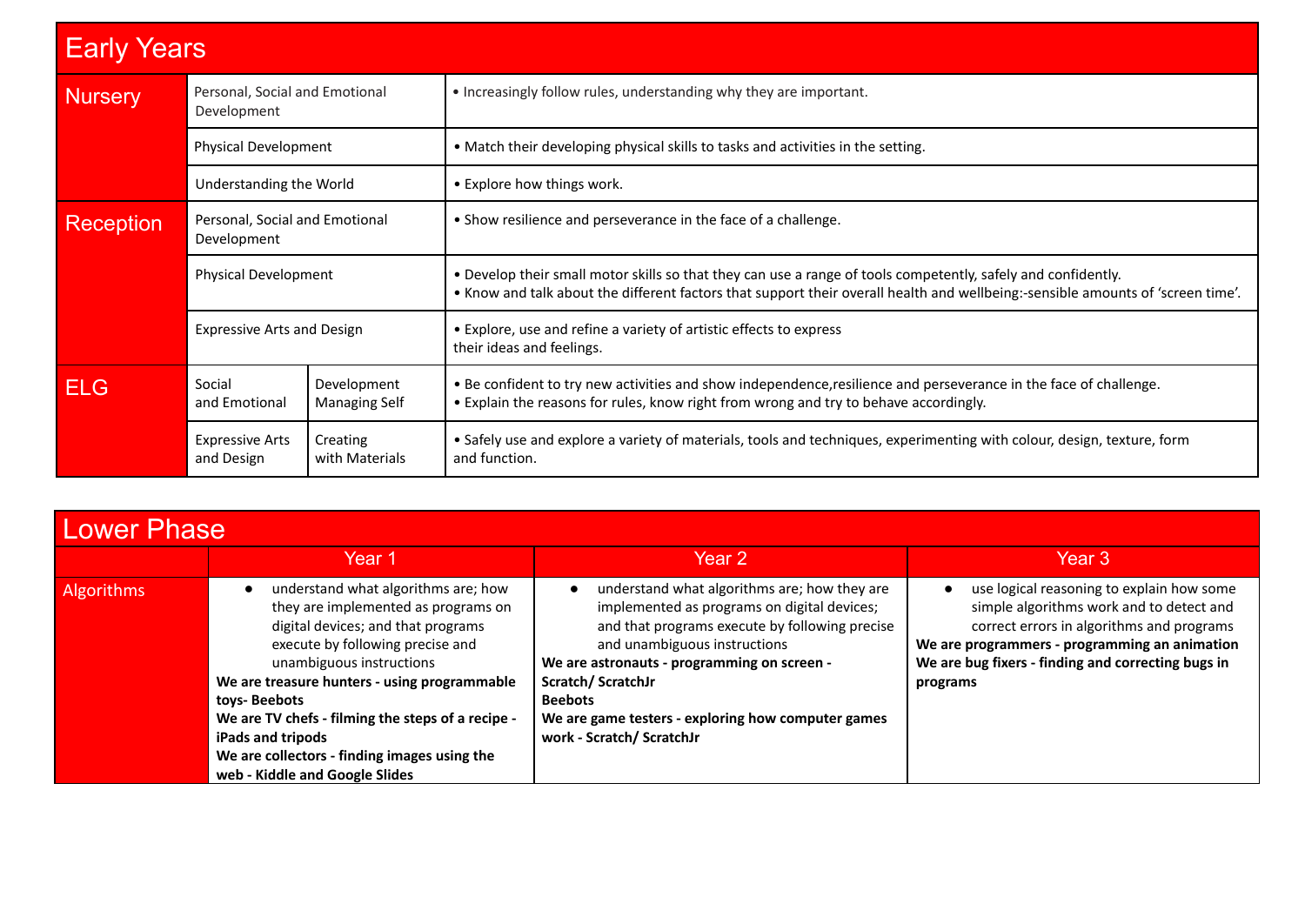| create and debug simple programs<br>$\bullet$<br>We are treasure hunters - using programmable<br>toys<br>use logical reasoning to predict the<br>behaviour of simple programs<br>We are treasure hunters - using programmable<br>toys<br>We are TV chefs - filming the steps of a recipe                                                                                                                                                    | • create and debug simple programs<br>We are astronauts - programming on screen<br>use logical reasoning to predict the behaviour<br>$\bullet$<br>of simple programs<br>We are astronauts - programming on screen<br>We are game testers - exploring how computer games<br>work                                                                                                               | Design, write and debug programs that<br>accomplish specific goals, including<br>controlling or simulating physical systems;<br>solve problems by decomposing them into<br>smaller parts<br>We are programmers - programming an animation<br>use sequence, selection, and repetition in<br>programs; work with variables and various<br>forms of input and output<br>We are programmers - programming an animation<br>We are bug fixers - finding and correcting bugs in<br>programs<br>We are presenters - videoing performance                                                                               |
|---------------------------------------------------------------------------------------------------------------------------------------------------------------------------------------------------------------------------------------------------------------------------------------------------------------------------------------------------------------------------------------------------------------------------------------------|-----------------------------------------------------------------------------------------------------------------------------------------------------------------------------------------------------------------------------------------------------------------------------------------------------------------------------------------------------------------------------------------------|----------------------------------------------------------------------------------------------------------------------------------------------------------------------------------------------------------------------------------------------------------------------------------------------------------------------------------------------------------------------------------------------------------------------------------------------------------------------------------------------------------------------------------------------------------------------------------------------------------------|
| use technology purposefully to create,<br>$\bullet$<br>organise, store, manipulate and retrieve<br>digital content<br>We are TV chefs - filming the steps of a recipe<br>We are painters - illustrating an ebook - 2Paint a<br>picture<br>We are collectors - finding images using the<br>web<br>We are storytellers - producing a talking book -<br>2 Create a story<br>We are celebrating - creating a card digitally<br>2Paint a picture | use technology purposefully to create,<br>$\bullet$<br>organise, store, manipulate and retrieve digital<br>content<br>We are photographers - taking better photographs-<br>iPads, Pixlr<br>We are researchers - researching a topic - Google Drive,<br><b>Kiddle</b><br>We are detectives - collecting clues - internal Gmail<br>We are zoologists - collecting data about bugs-<br>2Question | select, use and combine a variety of<br>software (including internet services) on a<br>range of digital devices to design and create<br>a range of programs, systems and content<br>that accomplish given goals, including<br>collecting, analysing, evaluating and<br>presenting data and information<br>We are programmers - programming an animation<br>We are presenters - videoing performance<br>We are vloggers - Making and sharing short screen<br>cast presentation<br>We are communicators - communicating safely on<br>the internet<br>We are opinion pollsters - collecting and analysing<br>data |
| recognise common uses of information<br>$\bullet$<br>technology beyond school<br>We are treasure hunters - using programmable                                                                                                                                                                                                                                                                                                               | recognise common uses of information<br>$\bullet$<br>technology beyond school<br>We are game testers - exploring how computer games                                                                                                                                                                                                                                                           | use search technologies effectively,<br>$\bullet$<br>appreciate how results are selected and<br>ranked, and be discerning in evaluating<br>digital content<br>We are vloggers - Making and sharing short screen<br>cast presentation<br>understand computer networks including<br>the internet; how they can provide multiple<br>services, such as the world wide web; and                                                                                                                                                                                                                                     |
| toys<br>We are TV chefs - filming the steps of a recipe<br>We are painters - illustrating an ebook<br>We are collectors - finding images using the<br>web                                                                                                                                                                                                                                                                                   | work<br>We are photographers - taking better photographs<br>We are researchers - researching a topic<br>We are detectives - collecting clues<br>We are zoologists - collecting data about bugs                                                                                                                                                                                                | the opportunities they offer for<br>communication and collaboration<br>We are vloggers - Making and sharing short screen<br>cast presentation                                                                                                                                                                                                                                                                                                                                                                                                                                                                  |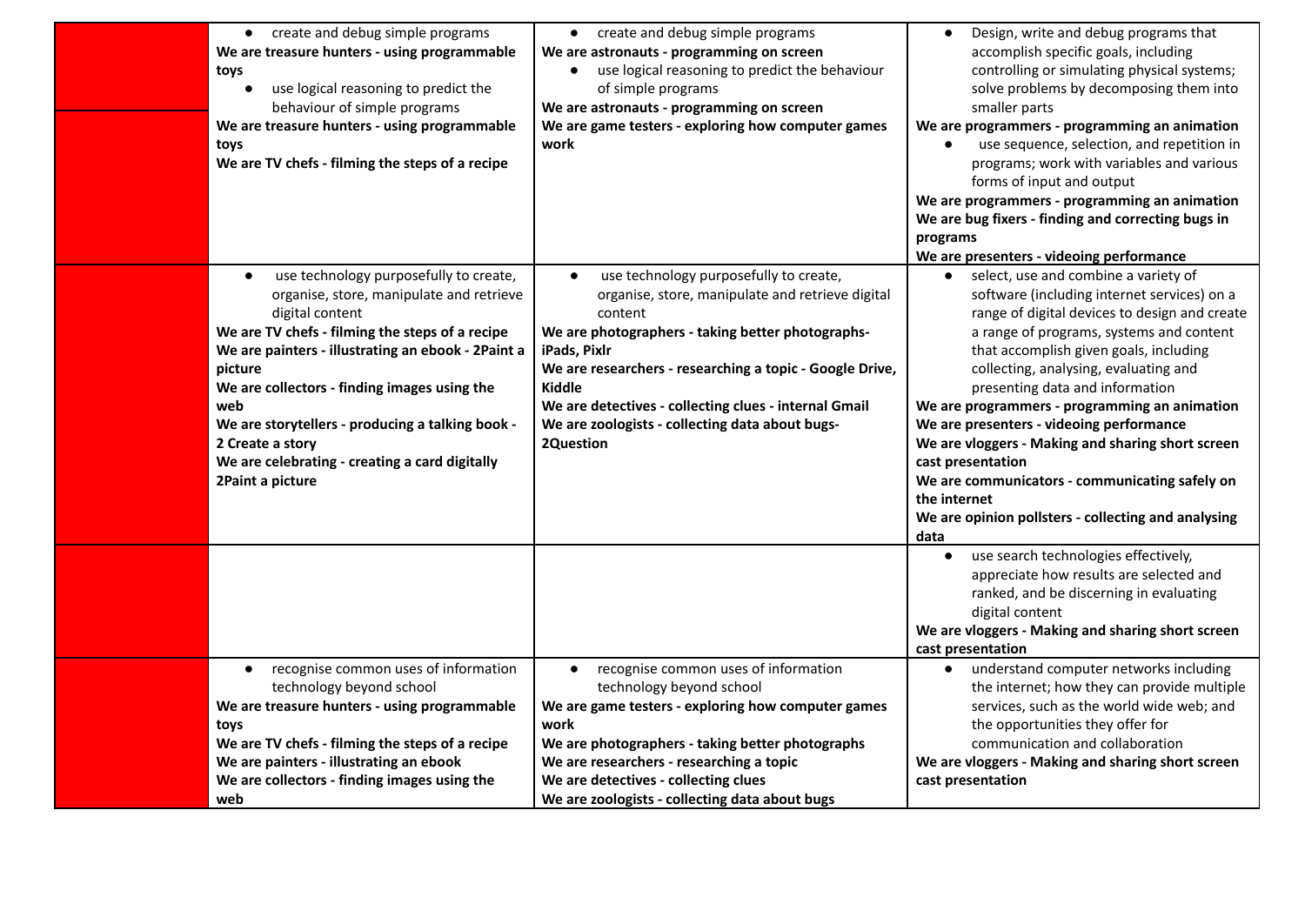|                          | We are storytellers - producing a talking book<br>We are celebrating - creating a card digitally                                                                                                                                                                                                                                                     |                                                                                                                                                                                                                                                                                                                                                     | We are communicators - communicating safely on<br>the internet                                                                                                                                                                                                                                             |
|--------------------------|------------------------------------------------------------------------------------------------------------------------------------------------------------------------------------------------------------------------------------------------------------------------------------------------------------------------------------------------------|-----------------------------------------------------------------------------------------------------------------------------------------------------------------------------------------------------------------------------------------------------------------------------------------------------------------------------------------------------|------------------------------------------------------------------------------------------------------------------------------------------------------------------------------------------------------------------------------------------------------------------------------------------------------------|
|                          |                                                                                                                                                                                                                                                                                                                                                      |                                                                                                                                                                                                                                                                                                                                                     | We are opinion pollsters - collecting and analysing<br>data                                                                                                                                                                                                                                                |
|                          | use technology safely and respectfully,<br>keeping personal information private;<br>identify where to go for help and<br>support when they have concerns about<br>content or contact on the internet or<br>other online technologies<br>We are painters - illustrating an ebook<br>We are collectors - finding images using the                      | use technology safely and respectfully, keeping<br>personal information private; identify where to<br>go for help and support when they have<br>concerns about content or contact on the<br>internet or other online technologies<br>We are game testers - exploring how computer games<br>work<br>We are photographers - taking better photographs | use technology safely, respectfully and<br>responsibly; recognise<br>acceptable/unacceptable behaviour;<br>identify a range of ways to report concerns<br>about content and contact.<br>We are presenters - videoing performance<br>We are vloggers - Making and sharing short screen<br>cast presentation |
|                          | web                                                                                                                                                                                                                                                                                                                                                  | We are researchers - researching a topic                                                                                                                                                                                                                                                                                                            | We are communicators - communicating safely on                                                                                                                                                                                                                                                             |
|                          | We are celebrating - creating a card digitally                                                                                                                                                                                                                                                                                                       | We are detectives - collecting clues                                                                                                                                                                                                                                                                                                                | the internet                                                                                                                                                                                                                                                                                               |
| Parts of the<br>computer | We are storytellers - producing a talking book<br>Reinforce<br>Screen, headphones, microphone, computer,<br>remote control, iPad, sound, power button,<br>switch, charger, power switch, camera, lights,<br>keyboard, speakers, desktop, laptop, monitor,<br>visualiser, mouse, mouse mat, cables, left click,<br>right click, projector, power lead | We are zoologists - collecting data about bugs<br>Reinforce<br>Home button<br>New vocab<br>Tracker pad, PC, swipe up, left and right                                                                                                                                                                                                                | Reinforce<br>Tracker pad, PC<br>New vocab<br>Charging trolley, Chrome books                                                                                                                                                                                                                                |
|                          | New vocab                                                                                                                                                                                                                                                                                                                                            |                                                                                                                                                                                                                                                                                                                                                     |                                                                                                                                                                                                                                                                                                            |
|                          | Home button, volume home button                                                                                                                                                                                                                                                                                                                      |                                                                                                                                                                                                                                                                                                                                                     |                                                                                                                                                                                                                                                                                                            |
| <b>Online Safety</b>     | Developing online safety guidelines<br>Social and emotional wellbeing and developing resilience                                                                                                                                                                                                                                                      |                                                                                                                                                                                                                                                                                                                                                     |                                                                                                                                                                                                                                                                                                            |
|                          | Responsible internet use                                                                                                                                                                                                                                                                                                                             |                                                                                                                                                                                                                                                                                                                                                     |                                                                                                                                                                                                                                                                                                            |
|                          | <b>Keeping information safe</b>                                                                                                                                                                                                                                                                                                                      |                                                                                                                                                                                                                                                                                                                                                     |                                                                                                                                                                                                                                                                                                            |
|                          | Digital citizenship                                                                                                                                                                                                                                                                                                                                  |                                                                                                                                                                                                                                                                                                                                                     |                                                                                                                                                                                                                                                                                                            |
|                          | Playing games and having fun                                                                                                                                                                                                                                                                                                                         |                                                                                                                                                                                                                                                                                                                                                     |                                                                                                                                                                                                                                                                                                            |

| Upper Phase       |                                                                                                                                    |                                                                                                                                    |                                                                                                                                    |  |
|-------------------|------------------------------------------------------------------------------------------------------------------------------------|------------------------------------------------------------------------------------------------------------------------------------|------------------------------------------------------------------------------------------------------------------------------------|--|
|                   | Year 4                                                                                                                             | Year 5                                                                                                                             | Year 6                                                                                                                             |  |
| <b>Algorithms</b> | use logical reasoning to explain how some<br>simple algorithms work and to detect and<br>correct errors in algorithms and programs | use logical reasoning to explain how some<br>simple algorithms work and to detect and<br>correct errors in algorithms and programs | use logical reasoning to explain how some<br>simple algorithms work and to detect and<br>correct errors in algorithms and programs |  |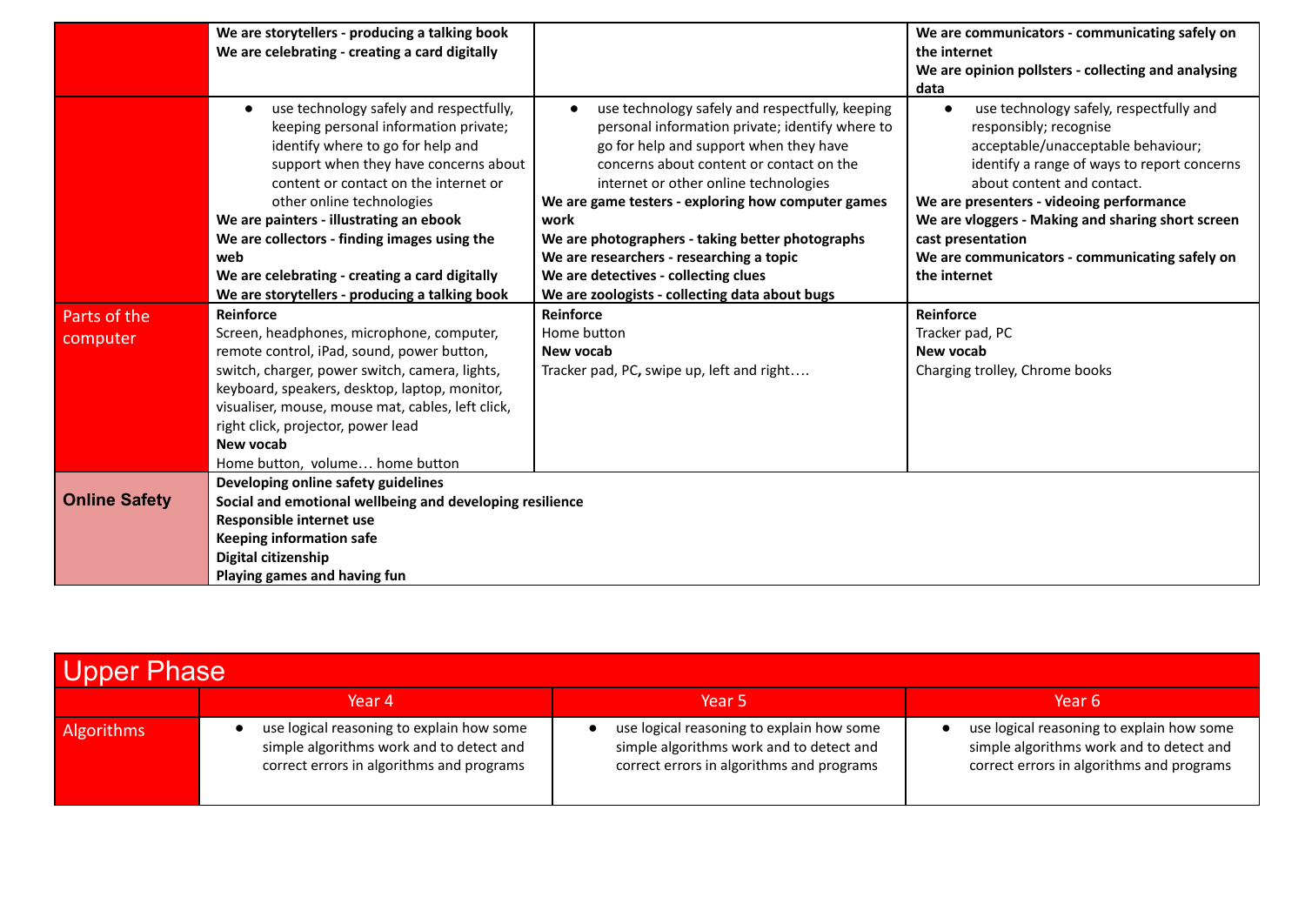| We are software developers - developing a simple<br>educational game<br>We are toy designers - prototyping an interactive<br>toy<br>We are meteorologists - presenting the weather<br>Design, write and debug programs that                                                                                                                                                                                                                                                                      | We are game developers - developing an interactive<br>game<br>We are cryptographers - cracking codes<br>We are artists - fusing geometry and art<br>Design, write and debug programs that                                                                                                                                                                                                                                                                                                                                                                                                  | We are adventure gamers - making a text based<br>adventure game<br>We are computational thinkers - Mastering<br>algorithms for searching, sorting and mathematics<br>Design, write and debug programs that                                                                                                                                                                                                                                                                                               |
|--------------------------------------------------------------------------------------------------------------------------------------------------------------------------------------------------------------------------------------------------------------------------------------------------------------------------------------------------------------------------------------------------------------------------------------------------------------------------------------------------|--------------------------------------------------------------------------------------------------------------------------------------------------------------------------------------------------------------------------------------------------------------------------------------------------------------------------------------------------------------------------------------------------------------------------------------------------------------------------------------------------------------------------------------------------------------------------------------------|----------------------------------------------------------------------------------------------------------------------------------------------------------------------------------------------------------------------------------------------------------------------------------------------------------------------------------------------------------------------------------------------------------------------------------------------------------------------------------------------------------|
| accomplish specific goals, including<br>controlling or simulating physical systems;<br>solve problems by decomposing them into<br>smaller parts<br>We are software developers - developing a simple<br>educational game                                                                                                                                                                                                                                                                          | accomplish specific goals, including<br>controlling or simulating physical systems;<br>solve problems by decomposing them into<br>smaller parts<br>We are game developers - developing an interactive<br>game                                                                                                                                                                                                                                                                                                                                                                              | accomplish specific goals, including<br>controlling or simulating physical systems;<br>solve problems by decomposing them into<br>smaller parts<br>We are adventure gamers - making a text based<br>adventure game                                                                                                                                                                                                                                                                                       |
| We are toy designers - prototyping an interactive<br>toy                                                                                                                                                                                                                                                                                                                                                                                                                                         |                                                                                                                                                                                                                                                                                                                                                                                                                                                                                                                                                                                            | We are computational thinkers - Mastering<br>algorithms for searching, sorting and mathematics                                                                                                                                                                                                                                                                                                                                                                                                           |
| use sequence, selection, and repetition in<br>$\bullet$<br>programs; work with variables and various<br>forms of input and output<br>We are software developers - developing a simple<br>educational game<br>We are toy designers - prototyping an interactive<br>toy<br>We are musicians - producing digital music<br>We are meteorologists - presenting the weather                                                                                                                            | use sequence, selection, and repetition in<br>programs; work with variables and various<br>forms of input and output<br>We are game developers - developing an interactive<br>game<br>We are artists - fusing geometry and art                                                                                                                                                                                                                                                                                                                                                             | use sequence, selection, and repetition in<br>programs; work with variables and various<br>forms of input and output<br>We are adventure gamers - making a text based<br>adventure game<br>We are computational thinkers - Mastering<br>algorithms for searching, sorting and mathematics                                                                                                                                                                                                                |
| select, use and combine a variety of<br>software (including internet services) on a<br>range of digital devices to design and create<br>a range of programs, systems and content<br>that accomplish given goals, including<br>collecting, analysing, evaluating and<br>presenting data and information<br>We are html editors - editing and writing html<br>We are meteorologists - presenting the weather<br>We are co-authors - producing a Wiki<br>We are musicians - producing digital music | select, use and combine a variety of<br>software (including internet services) on a<br>range of digital devices to design and create<br>a range of programs, systems and content<br>that accomplish given goals, including<br>collecting, analysing, evaluating and<br>presenting data and information<br>We are game developers - developing an interactive<br>game<br>We are artists - fusing geometry and art<br>We are web developers - creating a website about<br>cyber safety<br>We are bloggers - sharing experiences and opinions<br>We are architects - creating a virtual space | select, use and combine a variety of<br>software (including internet services) on a<br>range of digital devices to design and create<br>a range of programs, systems and content<br>that accomplish given goals, including<br>collecting, analysing, evaluating and<br>presenting data and information<br>We are advertisers - creating a short television<br>advert<br>We are travel writers - using media and mapping to<br>document a trip<br>We are publishers - creating a year book or<br>magazine |
| use search technologies effectively,<br>$\bullet$<br>appreciate how results are selected and<br>ranked, and be discerning in evaluating<br>digital content<br>We are co-authors - producing a Wiki                                                                                                                                                                                                                                                                                               | use search technologies effectively,<br>appreciate how results are selected and<br>ranked, and be discerning in evaluating<br>digital content                                                                                                                                                                                                                                                                                                                                                                                                                                              | use search technologies effectively,<br>$\bullet$<br>appreciate how results are selected and<br>ranked, and be discerning in evaluating<br>digital content                                                                                                                                                                                                                                                                                                                                               |